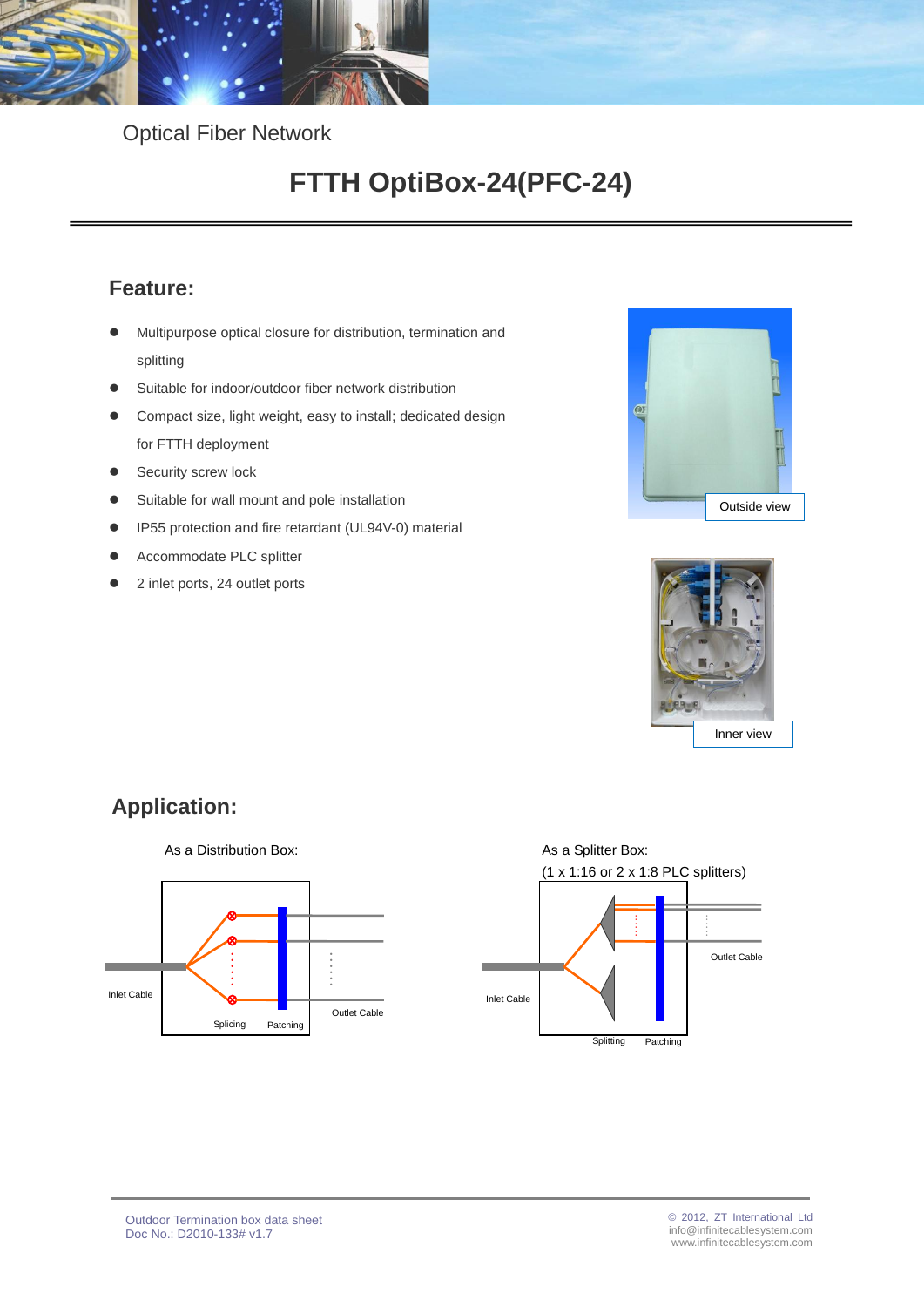

### **Easy to Arrange:**

Inner tray with double side. Allow fiber arrangement in different situations.



- **Front side of inner tray:**
- Patching
- Cable arrangement
- Splitter storage





### **Easy to Install**

#### **Wall-mount:**

- Suitable for indoor / outdoor wall mount
- Direct screw fixing, no special mounting kit is needed
- Item required: Self tapping screw, wall plug

#### **Pole-mount**

ľ I Ī T T

- Pre-installed nut for pole mounting
- Mounting kit is for different pole size is available
- Item required: Pole-mount installation kit in suitable pole size





### **Easy to Manage**

All-rounded security, protection, numbering mechanism to consider your needs in network

Ť Ť



Outdoor Termination box data sheet Doc No.: D2010-133# v1.7

© 2012, ZT International Ltd info@infinitecablesystem.com www.infinitecablesystem.com